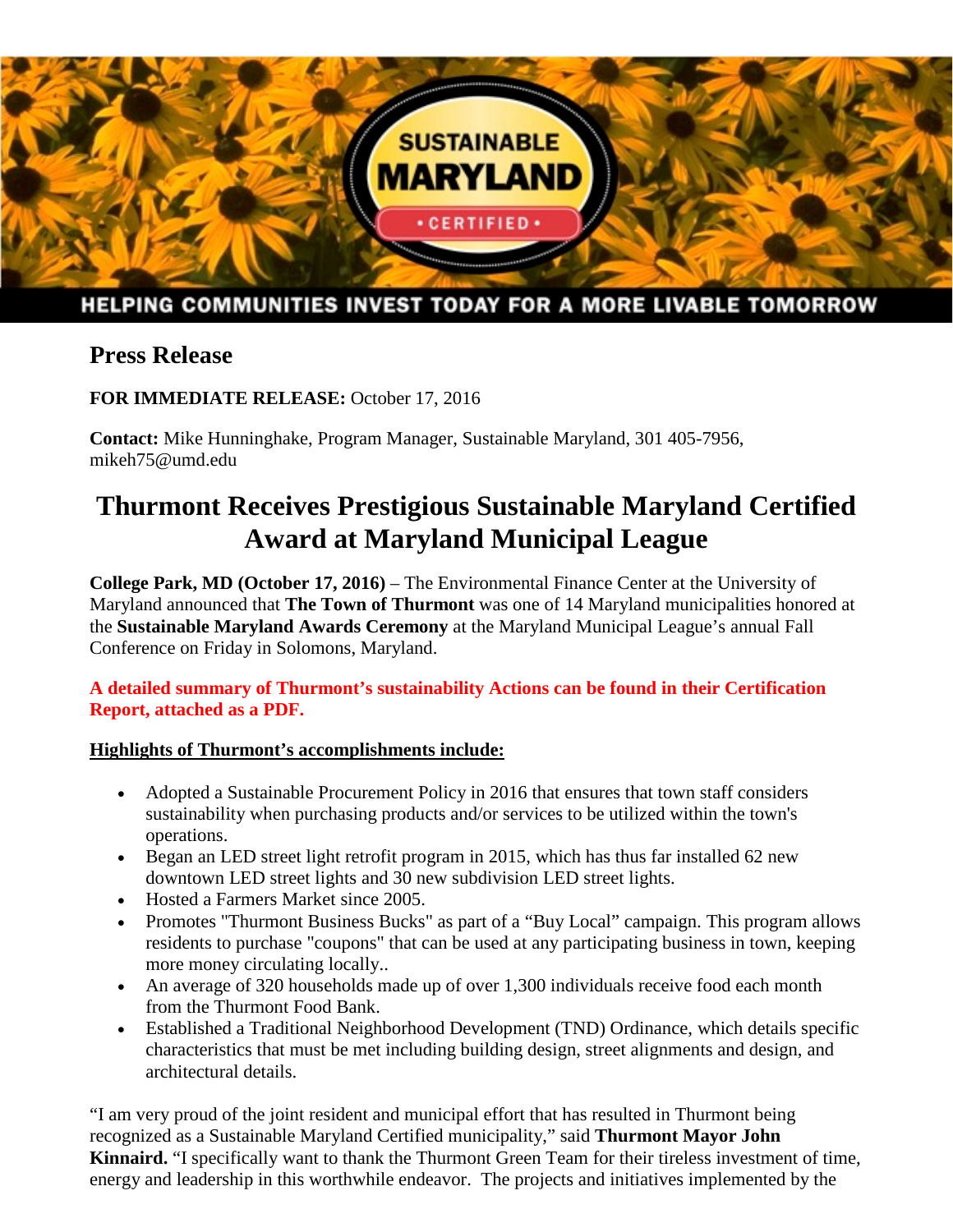Thurmont Green Team has set our town on a course of environmental awareness, renewed our sense of community and most importantly will help insure a healthier and economically viable future for Thurmont's residents."

"Every year, the Environmental Finance Center is proud to welcome more municipalities to the Sustainable Maryland community," said **Dan Nees, director of the Environmental Finance Center**. "The incredible growth of this program demonstrates that so many communities across the state are dedicated to healthier, more sustainable futures. The shared commitment of local elected officials, municipal staff and Green Team volunteers in these diverse towns and cities are a testament to Maryland's vision of resilience."

**The attached photo shows (from left) Chief Administrative Officer Jim Humerick, Green Team Assistant Leader Cindy Poole, and Mayor John Kinnaird with the Sustainable Maryland Certified award at the Maryland Municipal League conference this week.** 

**Also attached is Thurmont's Sustainable Maryland Certified logo.**

**For detailed information about Thurmont's sustainability initiatives,** please contact Jim Humerick, Chief Administrative Officer, at 301-271-7313 ext. 204 or JHumerick@thurmontstaff.com

----------------------------------------------------------------------------------------------------------------------------

**Sustainable Maryland Certification:** To achieve certification, municipalities are required to form a Green Team comprised of local residents, community leaders, municipal staff and officials; complete a variety sustainability-related Actions worth **a total of at least 150 points** (including two mandatory actions and two of six priority actions), and submit the appropriate documentation as evidence that the Sustainable Maryland Certified requirements have been satisfied. The Sustainable Maryland Action Menu can be seen here:<http://sustainablemaryland.com/actions-certification/actions/>

#### **The complete list of 2016 newly certified and re-certified (denoted by \*) communities includes:**

**\*City of Annapolis** (Anne Arundel County; first certified in 2013, re-certified in 2016)

**\*Town of Bladensburg** (Prince George's County; first certified in 2013, re-certified in 2016)

**Town of Colmar Manor** (Prince George's County)

**\*City of Bowie** (Prince George's County; first certified in 2013, re-certified in 2016)

**\*City of College Park** (Prince George's County; first certified in 2013, re-certified in 2016)

**\*Town of Edmonston** (Prince George's County; first certified in 2013, re-certified in 2016)

**\*City of Frederick** (Frederick County; first certified in 2013, re-certified in 2016)

**\*City of Gaithersburg** (Montgomery County; first certified in 2013, re-certified in 2016)

**City of Havre de Grace** (Harford County)

**\*City of Hyattsville** (Prince George's County; first certified in 2013, re-certified in 2016)

**Town of Middletown** (Frederick County)

**Town of Ocean City** (Worcester County)